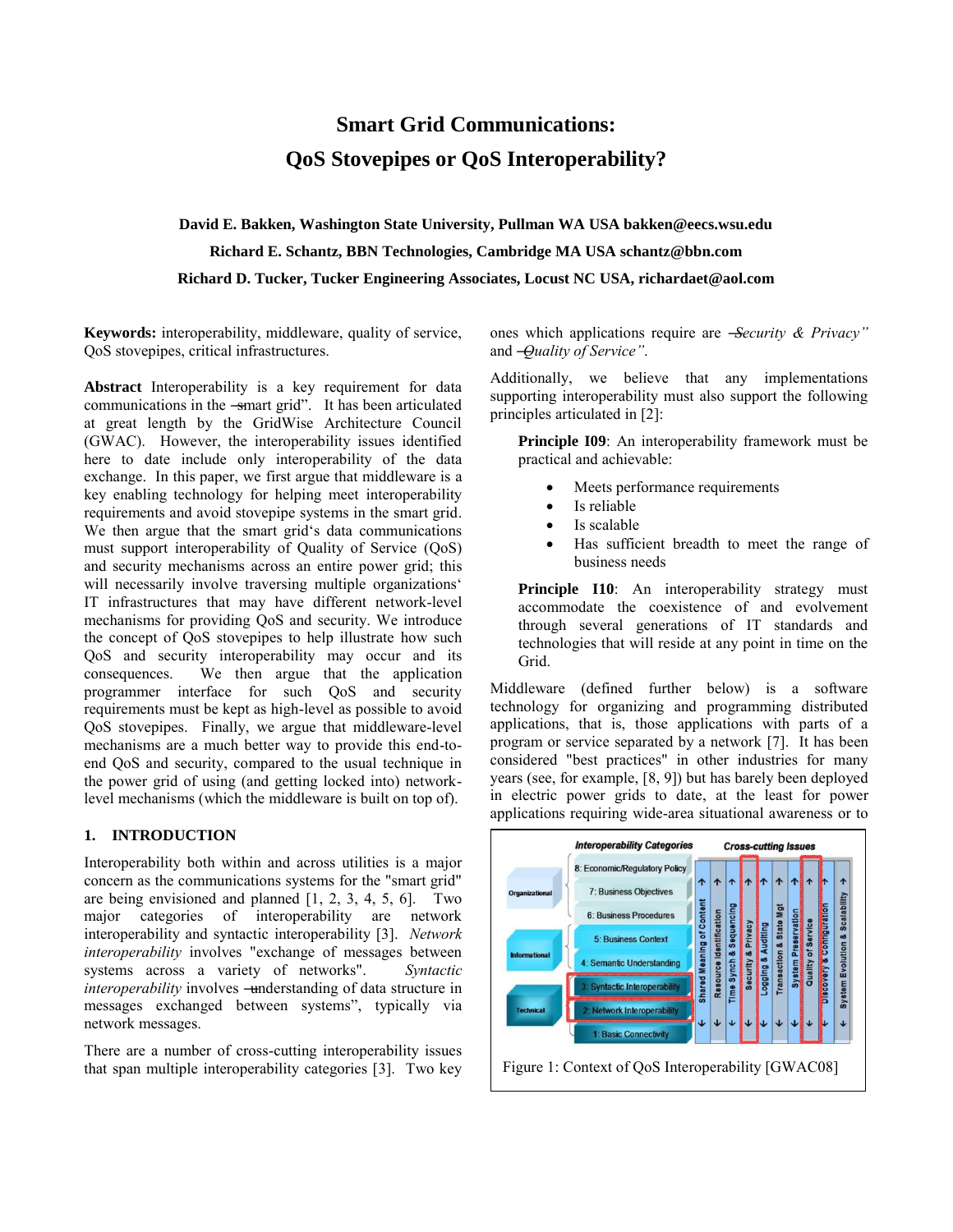otherwise augment SCADA.

In this paper, we articulate some issues that must be addressed in support of cross-cutting security and privacy, as well as QoS aspects, in the GWAC network and syntactic interoperability categories. These are highlighted in Figure 1.

The major points of this paper are as follows:

- In support of **Principle I09**, which essentially states that any solutions need to be effective from a variety of operational perspectives, it is essential that syntactic interoperability is incorporated across the board to its individual elements. We believe that having a comprehensive middleware architectural framework to deliver these services is the most effective way to ensure this in a comprehensive way, instead of a large collection of individual but narrow approaches, mechanisms, and evaluations.
- In order to support interoperability across organizations and in support of the "future proofing" articulated in **Principle I10**, it is essential that APIs for Quality of Service (including security) should be expressed at a middleware layer, which maps down onto the lower-level mechanisms for providing a given property, in order to extend life cycle management across the evolution of these mechanisms.
- In order to support multiple non-functional/QoS properties (delay, rate, confidentiality, criticality/availability, ...), it is essential that APIs be expressed in middleware so that they can be integrated and co-managed.
- We extend the definition of a Stovepipe system to include non-functional properties such as QoS and security. We call this a QoS Stovepipe System, something that the -smart grid" must avoid.

Finally, we note that we use the term  $QoS<sup>c</sup>$  in the title and the summary points above to be inclusive of a wide range of non-functional/behavioral requirements for smart grid communications, i.e., including cyber-security issues, rate, synchronization, etc [10]. This is the typical view of many (though not all) applied computer scientists, especially those working in the middleware (vs. the network communication) spaces (see for example [11]). We note, however, that GWAC and others often take a narrower view on what QoS is, so throughout the paper we refer to these properties either as  $-\text{an-functional properties}$  or  $-\text{OoS}$  and security/privacy" or something similar.

The remainder of this paper is organized as follows. Section 2 discusses functional interoperability and its opposite

effect, stovepiped systems. Section 3 analyzes how middleware can enhance functional interoperability, i.e. traditional APIs and contracts. Section 4 discusses nonfunctional (QoS and security/privacy) issues and interoperability. Section 5 analyzes how middleware can enhance QoS interoperability to avoid creating systems that are stovepipes in terms of end-to-end QoS and security/privacy. Section 6 concludes the paper.

#### **2. FUNCTIONAL INTEROPERABILITY AND STOVEPIPES**

We now provide a definition of a *stovepipe system*:

*Stovepipe System*: a legacy system that is an assemblage of inter-related elements that are so tightly bound together that the individual elements cannot be differentiated, upgraded or refactored. The stovepipe system must be maintained until it can be entirely replaced by a new system [12, 13].

Stovepipe systems are commonplace in many long-lived systems, particularly the military, and unfortunately many examples abound in today's electric power grid. However, they are very expensive to maintain, and the opportunity cost of their inability to be upgraded or refactored is staggering. It is thus essential that as we move forward the smart grid minimize the likelihood of creating stovepipe systems.

Interoperability is of course crucial across multiple organizations, vendors, standards, locations, and time scales. A smart grid clearly requires this [1, 3]. Fortunately, technologies and technical approaches developed in computer networking distributed computing, and software engineering in the last two decades enable the smart grid to be built in ways that can avoid both stovepipe systems *and* vendor lock-in.

Network interoperability (Category 2 in [3]) includes transferring data across different networks, inter-domain naming issues, etc. For example, IP can operate above local area networks (LANs) running different technologies such as Ethernet and token ring. It also encompasses OSI Layers 3 and above<sup>1</sup>: network  $(3)$ , transport  $(4)$ , session  $(5)$ , and even sometimes aspects that were formerly thought of as

 $\overline{a}$ 

<sup>&</sup>lt;sup>1</sup> We note that [3] does not list OSI Layer 6: Presentation. We believe that this evolving document needs to incorporate considerations in this dimension as well. For example, this is where interoperability between different CPU types (big endian vs. little endian) is handled. We do believe, however, that this would be better handled in a Syntactic Interoperability layer (Category 3 of [3]), ideally via common middleware.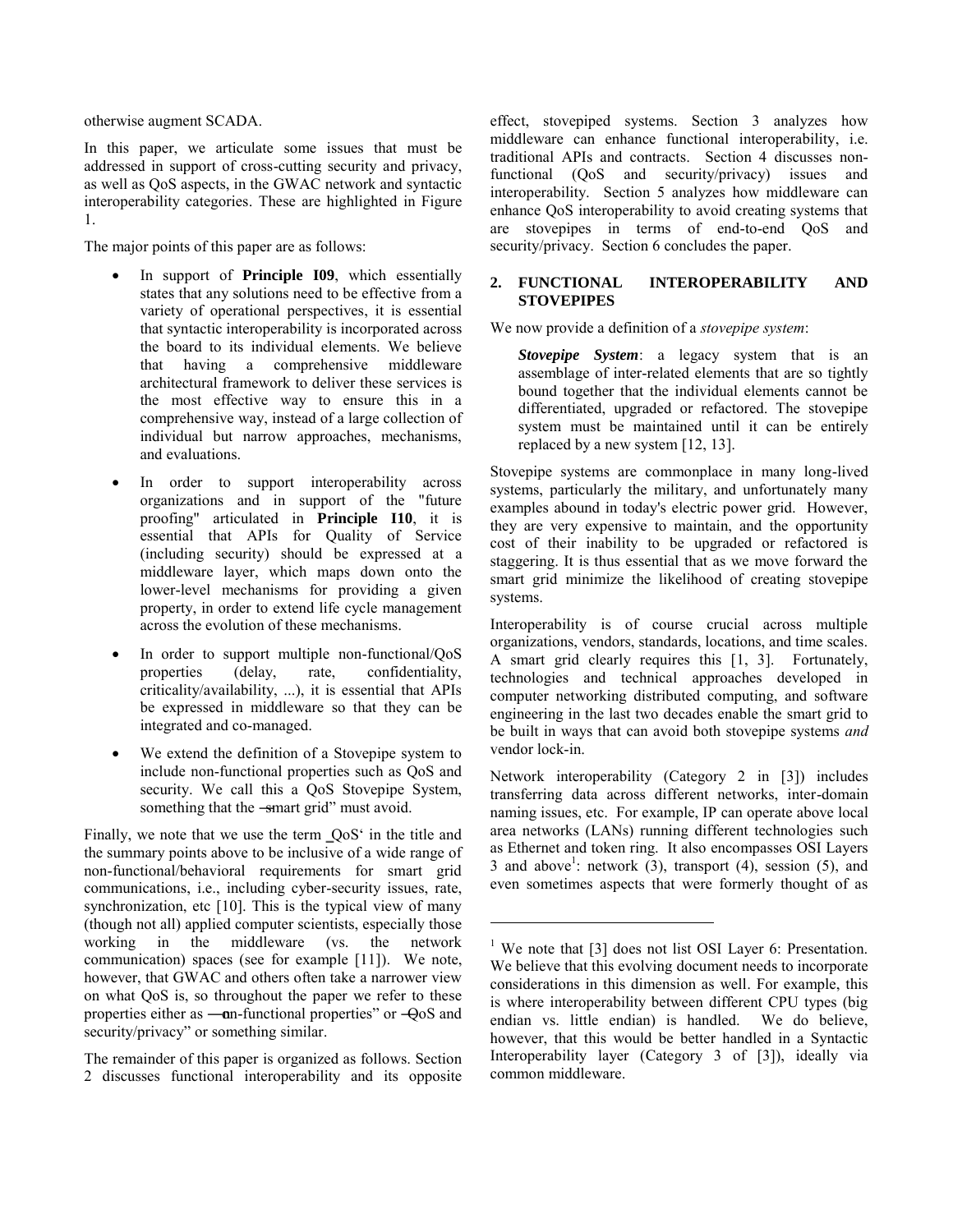part of the application layer  $(7)^2$ . Another example of Network interoperability is the 2008 North American Distribution Metering Standard ANSI C12.22. It is designed to operate with different legacy Electric Utility AMI technologies, including IP, by providing services (including name service) above the transport layer allowing it to ride on any and all networks. [14] ANSI C12.22 represents the OSI session layer (5, 6) and interfaces with ANSI C12.19 representing OSI application layer (7).

Before we can offer further analysis, we must distinguish between two kinds of interoperability: functional interoperability and non-functional interoperability.

*Functional interoperability* involves the traditional interoperability of the application or "business logic". Functional interoperability of course requires some kind of agreement on the interface: an API or *contract* [3 Sec 2.1]. In the next section we describe how middleware can greatly aid in functional interoperability.

*Non-functional interoperability* involves interoperability across behavioral issues such as delay and security. In Section 4 we describe this further, then in Section 5 we show how QoS-enabled middleware can aid in providing end-to-end QoS that spans multiple organizations, underlying lower-level QoS mechanisms, etc.

# **3. MIDDLEWARE AND FUNCTIONAL INTEROPERABILITY**

# **3.1. Definition and Benefits of Middleware**

We now provide a definition of *middleware* [7, 15]:

*Middleware*: a layer or layers of software and services above the operating system but below the application program providing a common programming abstraction and system model across a distributed system.

An example of middleware (of a client-server variety) is given in Figure 2. The middleware API offers a given programming abstraction (distributed objects, distributed tuples, etc) that the middleware implements on top of the given operating system's APIs. This ability for the programmer's API to be shielded from that of a lower-level operating system mechanism (or, as we will see in Section 6, being separated from lower-level non-functional APIs for such QoS/security properties as delay, throughput, and

 $\overline{a}$ 



confidentiality) is a key advantage of a middleware approach.

Middleware exists in part to help manage the complexity and heterogeneity inherent in distributed systems. Indeed, important aspects of it were developed in large part under the umbrella of the US military, due to its extensive operational needs, e.g. the Cronus project [16]. Middleware provides higher-level and network-centric building blocks (abstractions such as distributed objects, distributed tuples, remotely updated variables, etc) than an operating system provides, and more suitable to distributed computing. Such higher-level building blocks can help make code much more portable, with fewer errors (no need to handle low-level communications issues), and are much easier to change later. They also make programmers more productive because they are much closer to the application's layer of abstraction (servers, publishers, variables, hierarchicallynamed objects, etc) than the network layer (buffers, DNS names, etc).

Middleware thus also helps insulate the developer from different kinds of heterogeneities that are inherent in a distributed computing system (and provides interoperability across them):

- Network technology (OSI Layers 2 and 3)
- CPU architecture (big/little endian, word size, ...); including OSI Layer 6 (Presentation)
- Operating system (or family thereof; exception: Microsoft Windows -- *de facto* albeit not *de jure*).
- Programming language
- Vendor implementation (some middleware standards, notably from the Object Management Group, have been supported by multiple vendors for many years).

<sup>&</sup>lt;sup>2</sup> We note that, in our experience, layers in a distributed computing system often don't look anything like or behave like classically described OSI layers 5 and above; we list them here because they are explicitly used as guidance in [3].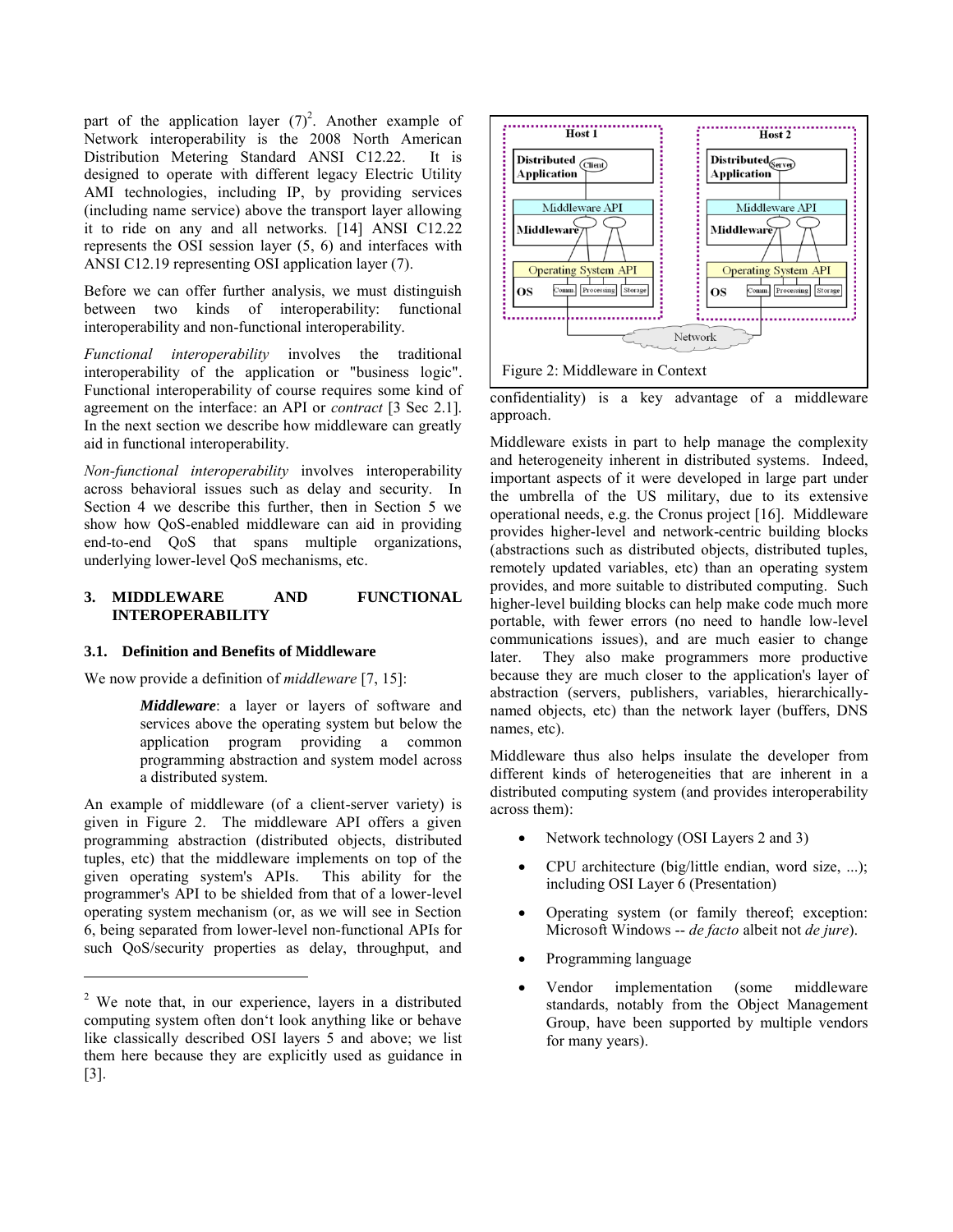### **3.2. Standardization of Middleware**

Middleware is typically standardized through a combination of at least three levels, to achieve different forms of interoperability:

- API/contract, typically through a languageindependent interface definition language (IDL). An IDL compiler then translates the IDL into different supported programming language supported programming language interfaces, which the programmers program to in the programming language for their particular application.
- Wire protocol: how a method name, server identification, parameter list, etc are marshaled into a network packet
- Message protocol: what kinds of message are sent at a given middleware layer. For example, the CORBA standard specifies 7 different kinds of message; example: a CORBA::REQUEST message goes from the client to the server, which responds back with a CORBA::REPLY message.

Middleware is standardized at the interface levels above, but most often *not* at the implementation level underlying that interface (for most of the implementation; however, key aspects of interoperability e.g. message and wire protocols, also accompany the standardization to achieve more specific<br>interoperability co-objectives.) This allows different interoperability co-objectives.) vendors to optimize their implementations in different ways and in general to be able to "build a better mousetrap". This in turn makes it feasible for long-running software systems to be able to switch vendors mid-life if needed (e.g., by a vendor bankruptcy or availability of a better implementation). This switch is not without cost, of course, but is a (sometimes small) fraction of the cost of reimplementing the system from scratch.

#### **3.3. Multi-Layered Middleware**

Network researchers have of course developed multiple layers of network protocols, where each layer builds on the one below and offers a higher-level of abstraction or service. Similarly, middleware researchers have developed multiple layers of middleware that build on the layer below it [17, 18, 19]. As the layers move higher, not only are the abstractions and services offered to the programmer at a higher level, but they may also become more domainspecific (but still reusable across applications).

# **3.4. Middleware in Other Industries**

The US military has long had complex distributed software spread out over wide geographic areas in hostile and changing IT conditions. It was thus a leader in pushing the development of middleware; for years, middleware has been required by a number of agencies for their distributed application programs, including the following:

- [US DOD DISA DISR](https://disronline.disa.mil/a/public/DISR_reports.jsp) (current DISR baseline version is 09-2; requires DoD PKI Cert to access)
- [US Navy NESI](http://nesipublic.spawar.navy.mil/) (see NESI-X Part 5 Developer Guidance Mid Tier)
- [US Navy Open Architecture Computing](https://acc.dau.mil/CommunityBrowser.aspx?id=22100&lang=en-US)  [Environment](https://acc.dau.mil/CommunityBrowser.aspx?id=22100&lang=en-US) (OACE)
- [US Navy FORCEnet Reference Architecture](http://forcenet.navy.mil/) (FORCEnet Architecture and Standards: Volume II, Technical View)
- US Navy PEO IWS Objective Architecture Software Design Document (Draft)

For more examples of the widespread use of middleware in other industries such as aviation, transportation, and aerospace, see [8].

### **3.5. Middleware and the Smart Grid**

Note that middleware typically overlays and enhances OSI Layers above the transport  $(4)$  layer<sup>4</sup>. The alternative to handling these layers in middleware is to hand-code these layers in the application program. However, this is very time-consuming and error prone; the best practices are very hard to re-create [9].

We thus believe that in the layers described in [3], the Network Interoperability layer should address OSI Layers 4 (transport) and below, not including "Application Protocols" as [3 suggests], and arguably not Layer 5 (session), which middleware typically handles. Additionally, we believe that the Syntactic Interoperability layer should encompass issues associated with OSI Layers 5 and 6. ANSI C12.19 was a first effort in Distribution Metering toward solving some of the issues that Middleware has solved in other industries, such as CPU architecture (big/little endian, word size, data types, syntax, syntax organization, device description via device class…); including OSI Layer 6 (Presentation). Middleware typically handles some session-level issues, but may utilize aspects of transport-layer session management when it is implemented over a transport such as TCP that already provides a form of session management.

 $\overline{a}$ 

<sup>&</sup>lt;sup>4</sup> We note that neither of the two key documents for smart grid interoperability [3, 20] even mention middleware by name, and the few examples [3] happens to give are very primitive and are mingled in with network protocols without distinguishing between the two.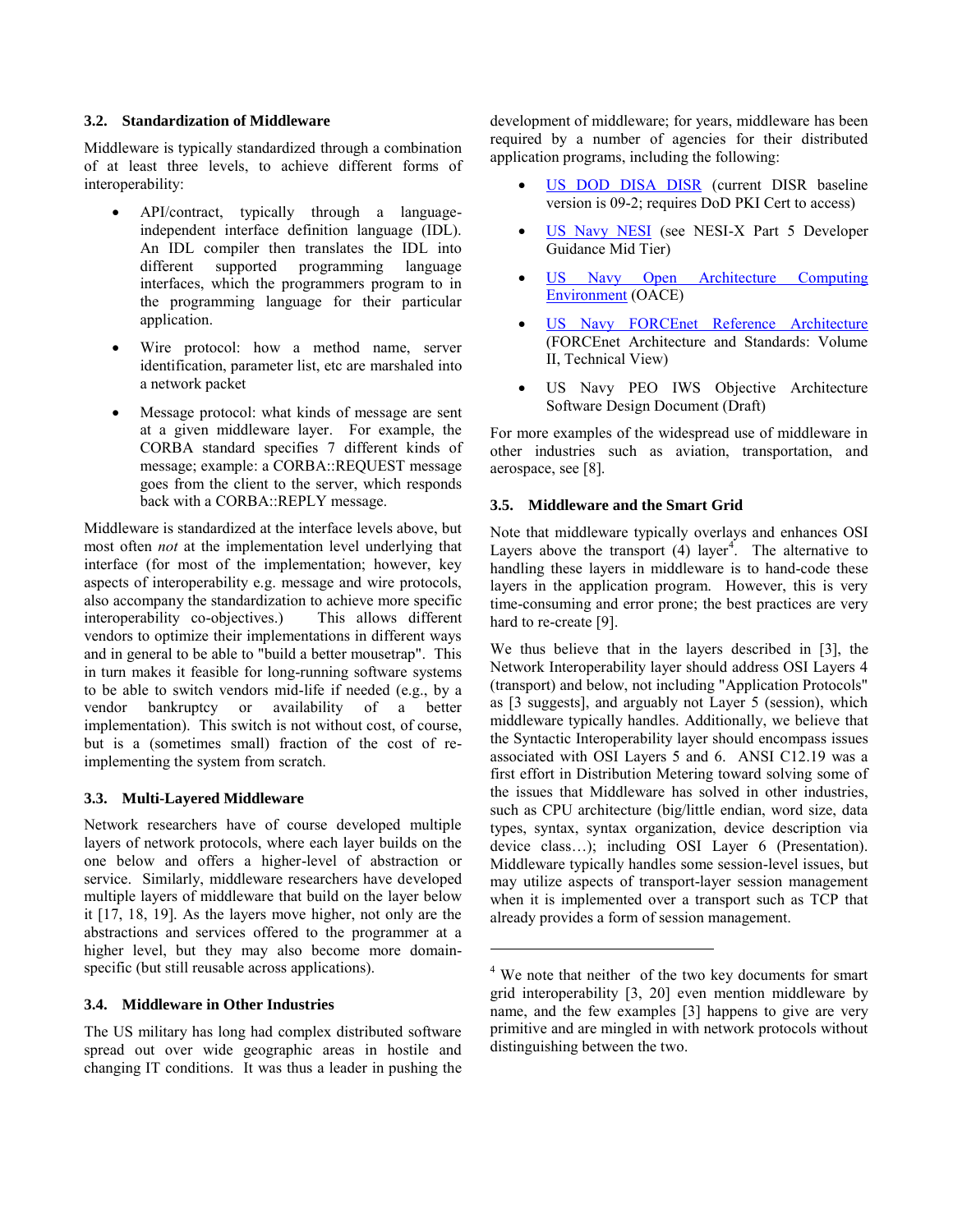In this vein, the Distribution Metering Standard, ANSI C12.22, is also aligned with the concept of middleware by providing services such as -naming" and -application security" if needed (Not provided by legacy lower layer communications technologies). It is also, constructed to operate above UDP and TCP transport [14] UDP, which is often used as a critical element for both more predictable low latency and natural fit within multicast frameworks, has no real session layer, so when middleware is implemented on top of it the middleware typically does all the session management (for example, when a client is "connected" to a server object in CORBA or a subscriber is "connected" to a publisher).

Further, we note that the GWAC layering perceptively includes a semantic understanding (interoperability) layer. There is as yet only limited experience with the appropriate ways to separate and integrate these newer views of interoperability, but it seems clear that middleware services can and should serve as a simplifying organizational base apart from the specific technology and mechanisms used to implement it, thus pushing our notion of  $\overline{\text{}}$ -interoperable systems" to an even higher level.

Finally, we note that middleware is not mutually exclusive with existing utility standards such as C37.118, IEC 61850, ANSI C12.19/C12.22 and OPC UA. Indeed, middleware can be used to integrate these and other standards into a grid-wide inter-utility data delivery system within a standardized and hierarchical naming scheme. Additionally, some middleware is developed specifically for the wide area [21, 11]. Given that the above-mentioned utility standards feature protocols that have varied abilities for the wide area with QoS and multicast and security, such middleware can encapsulate and integrate with messages from current utility standards listed above, which may already have widespread deployment.

### **4. NON-FUNCTIONAL INTEROPERABILITY AND QOS STOVEPIPES**

As noted above, functional behavior deals with the business logic embedded in programs. Its APIs are specified in an IDL or some similar kind of contract. While functional behavior deals with the *"what"* of the program or service, non-functional behavior deals with the *"how"*: how fast, how robust/available, how secure, how complete. Implementing this often also requires sophisticated *resource management strategies*, and encompasses specific issues that service providers are routinely concerned with, including such things as controlled sharing and utilization of resources.

## **4.1. Non-functional properties**

Non-functional properties that are required for the power grid include the following [22, 23, 24, 25, 26, 27]:

- End-to-end latency (as low as a few milliseconds for current expected applications)
- Rate (from once a minute to 250 Hz)
- Widely varying requirements for availability of Data: {Ultra-high, Very High, Medium, Low}
- Confidentiality
- Integrity

A crucial point regarding non-functional properties is this *you usually can't have them all at once*:

- 1. Different properties inherently must be traded off against others.
- 2. Different mechanisms for a given property are appropriate for only some of the operating conditions an application may encounter (especially a long-lived one).
- 3. Different mechanisms for the same non-functional property can have different tradeoffs of lower-level resources (CPU, bandwidth, storage)
- 4. Mechanisms most often can't be combined in arbitrary ways

Further, even if you somehow could have them all at once, it would likely be prohibitively expensive. Given these realities, and the fact application programmers rarely can be expert in dealing with the above issues, middleware with non-functional properties supported in a comprehensive and coherent way is a way to package up the handling of these issues and allow reuse across application families, organizations, and even industries. Indeed, for this reason, the Quality of Service for Objects project (QuO) middleware framework even has architecturally created a first-class role for a new kind of programmer: a QoS Engineer [11, 28, 29]

#### **4.2. Implementing Non-Functional Properties**

*Resource allocation* is a big part of resource management and is essential for providing non-functional properties. A given lower-level mechanism enables one or more nonfunctional properties that may be optimized (or, at minimum, appropriate) for some operating conditions and inappropriate or even considered —not working" under other conditions. At runtime, a given mechanism may utilize different levels of underlying resources (CPU, bandwidth, memory/storage). Different mechanisms providing the same property can provide different levels of non-functional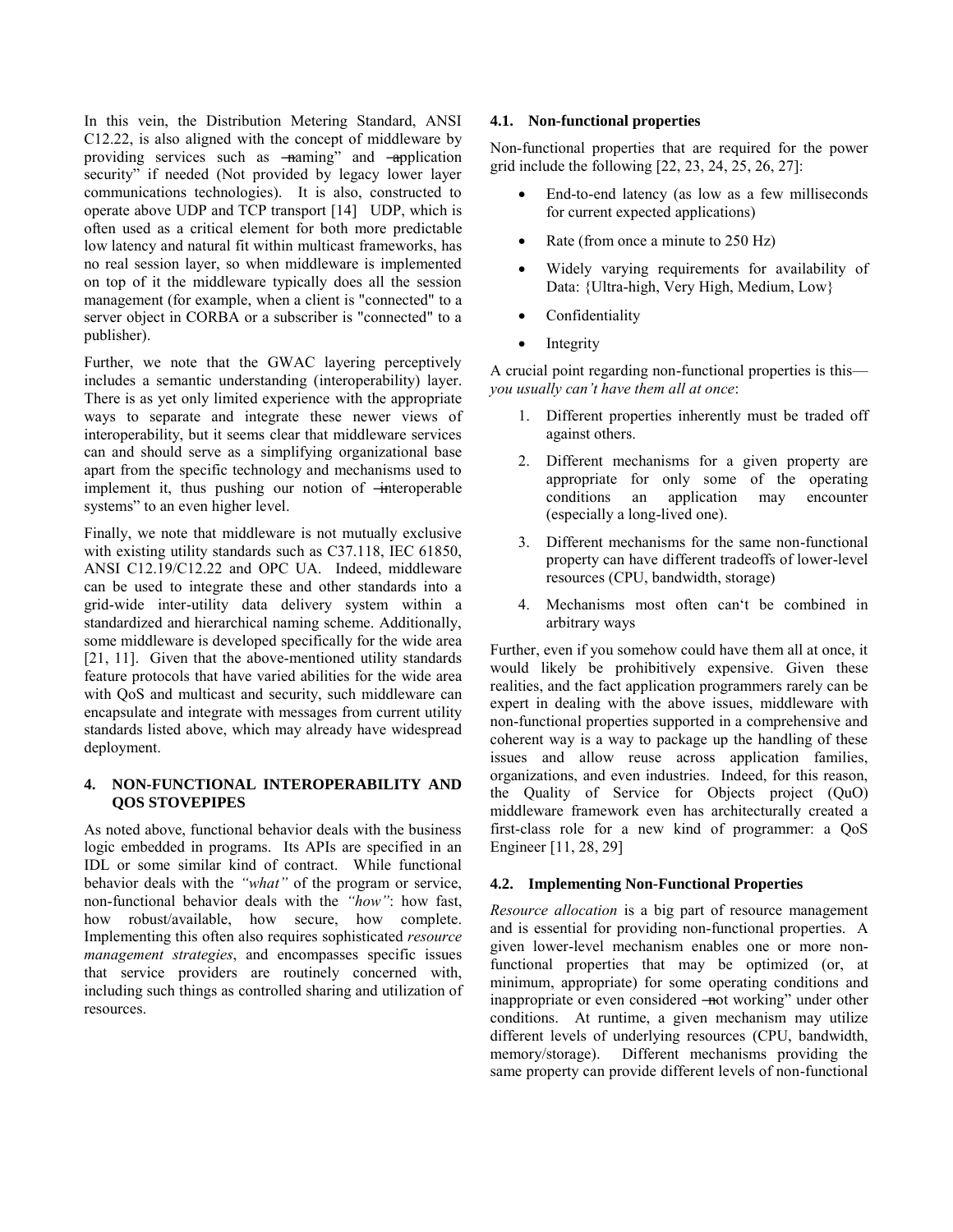service for given operating conditions; they also typically offer different tradeoffs between the level of non-functional properties provided and resources consumed.

Examples of typical ways that non-functional properties can be supported include the following:

- Latency mechanisms: a chain of network-level ―reservations‖ for performance (see below for a more detailed view).
- Confidentiality mechanisms: encryption
- Integrity mechanisms: higher-level algorithms built on top of encryption (e.g., digital signatures).
- Availability mechanisms: replication (spatial, temporal, value) and end-to-end latency mechanisms per above.

### **4.3. Abstraction Level for Non-Functional APIs**

Best practices dictate that the abstraction level for nonfunctional properties offered to the programmer be established as high as possible, rather than encouraging developers to bind directly into lower-level mechanisms, for a number of reasons:

- It is less error-prone.
- Very few application programmers are expert in low-level, non-functional property mechanisms.
- Different lower-level mechanisms are available in different configurations in different deployments.
- The APIs of the lower-level mechanisms will change over time and perhaps with situation.
- New lower-level mechanisms providing the same property or properties will become available over the lifetime of an application (which often can span many decades). Such new mechanisms will often be better than existing ones in one or more ways, including offering a higher level of a nonfunctional property or being useable across a wider range of operating conditions

We now give an example of how higher-level properties can be mapped down to lower-level mechanisms [30]:

- Application-Level-1: *freshness = max\_period + max\_latency*
- Application-Level-2: *rate and latency* to deliver a given update over given path of links (each with given link-level latencies), for a given update message size. Note that the *max\_period* above is inversely related to *rate* here.
- Network-Level-1: *bits/second* over a given link. This of course depends on the size of the updated variable (which may vary considerably) and the rate (which in some cases may be changed at runtime).
- Network-Level-2: *mechanism-specific parameters* of a given *network-level QoS mechanism*

In Section 5 below, we show the difficulties that application programmers may have in directly programming to these network-level QoS parameters without the added support from a middleware infrastructure layer.

### **4.4. QoS Stovepipe Systems**

Recall from Section 2 the definition of a *stovepipe system*:

*Stovepipe System*: a legacy system that is an assemblage of inter-related elements that are so tightly bound together that the individual elements cannot be differentiated, upgraded or refactored. The stovepipe system must be maintained until it can be entirely replaced by a new system [12, 13]

From this we propose the following new definition:

*QoS Stovepipe System (QSS)*: a system of systems whose subsystems are locked into low-level mechanisms for QoS and security such that

- a) it cannot be deployed in many reasonable configurations, or
- b) some programs cannot be combined because they use different lower-level QoS mechanisms for the same property (e.g., latency) that cannot be composed, or
- c) It cannot be upgraded to  $\overrightarrow{+}$  the technology" curve as better low-level QoS and security mechanisms become available.

It is essential that any -smart grid" avoids enabling or perhaps even allowing QSS, and in the next section we discuss how middleware can help.

# **5. MIDDLEWARE AND QOS INTEROPERABILITY**

Common network-level QoS mechanisms include ATM, INTSERV/RSVP, IPv6 Flow Labels, DIFFSERV, and MPLS. These different mechanisms all have service level management capabilities, very roughly parameterized by delay, loss, throughput, and security. However, they have very different semantics. Most offer very coarse notions of these properties, although IPv6 Flow Labels [31] offer somewhat finer granularity (though likely not nearly what is needed for real-time streaming of mission critical data such as represented by synchrophasor based applications).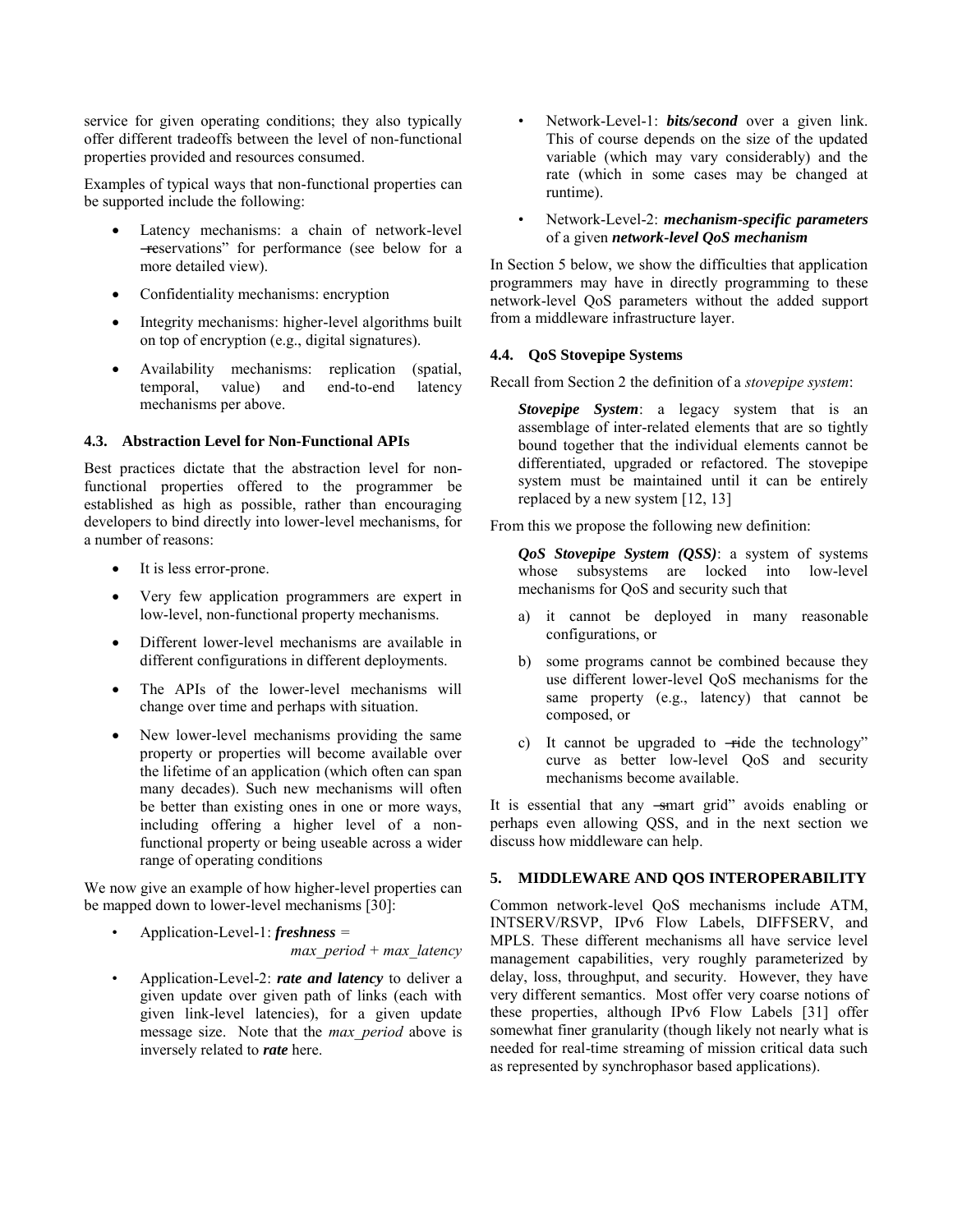| <b>Protocol</b>                                  | <b>Guarantees</b>                                                                 | <b>Control Mechanism</b>                                                                                         | <b>Control Time</b>                                                                          |
|--------------------------------------------------|-----------------------------------------------------------------------------------|------------------------------------------------------------------------------------------------------------------|----------------------------------------------------------------------------------------------|
| <b>ATM</b>                                       | <b>Strong</b>                                                                     | Reserve explicit circuit across<br>network for entire connection                                                 | Runtime: connection Setup; or<br>SLA purchase time                                           |
| <b>INTSERV/RSVP</b>                              | Soft (will inform program<br>if violated)                                         | Out-of-band channel following data<br>path, setting up time slots or buffers<br>etc.                             | Runtime: out of band, can be<br>repeated                                                     |
| <b>IPv6 Flow Label</b>                           | Hints (not even soft), will<br>likely happen in the<br>aggregate over a long time | Byte in each IP packet tagged with a<br>class; can be interpreted differently<br>in different implementations    | SLA purchase time                                                                            |
| <b>DIFFSERV</b>                                  | Hints (not even soft), will<br>likely happen in the<br>aggregate over a long time | Byte in each IP packet tagged with a<br>class; can be interpreted differently<br>in different implementations    | SLA purchase time                                                                            |
| <b>MPLS</b><br>(specialized form<br>of DIFFSERV) | Aggregate economic<br>guarantees over {user,<br>location, protocol}               | Internal to ISP: in ingress ISP adds<br>header tag and used internally to<br>queue by class and user, not packet | Traffic shaping time: out of<br>band, periodically, aggregated<br>across multiple customers. |

Figure 3: Differences in Network-Level Mechanisms for {delay, loss, bandwidth, security}

But these different mechanisms that seem superficially similar vary quite a bit in terms of the sustainable service they provide, the kind of control mechanism (and corresponding API), and the time that this control mechanism is invoked by the program. Figure 3 summarizes how ATM, INTSERV/RSVP, IPv6 Flow Labels, DIFFSERV, and MPLS all vary widely in such ways. It is worth noting regarding these different mechanisms:

- Composing them (e.g., across ISPs or organizations) is not a simple task
- None are likely to become the single standard or protocol and be available everywhere, so composition or augmentation may be necessary.

These together argue that it is best to not burden application programmers with individually directly programming to these mechanisms for supporting the associated nonfunctional properties. Rather, their use can be incorporated as best practices into middleware, with common mappings to one or more underlying mechanisms of choice. This is essential if we are to avoid building QSSs for the -smart grid‖. In our long experience in building distributed applications, it is very difficult to avoid QoS Stovepipe Systems without an interceding layer of QoS-enabled middleware. Such QoS-enabled middleware can be provided by experts through common infrastructure not only for functional interoperability but also for non-functional properties; such middleware has been under research study and transition evaluation since the mid- 1990s and later has

been offered as standardized commercial products (e.g., by the OMG) [32]. This allows middleware vendors to establish which mechanisms providing different nonfunctional properties can be used and combined in which ways under which operating conditions, and package this up for programmers to use at a higher level. For research examples of such middleware, see [33] [34] [35]. Further commentary on this issue can be found at [36].

Finally, regarding middleware, in our opinion you cannot today buy everything that is needed for complex high performance, high precision and highly predictable mission critical data delivery systems commercial off the shelf (COTS), especially for wide area deployments. Some existing COTS middleware can be very appropriate for significant parts of such systems. However, these implementations are not optimized for the very low latencies and the very high availabilities that wide-area system integrity protection schemes [37] and closed-loop control for the grid will require. We note that besides QoSenabled middleware, of course, there still needs to be a coherent architecture that utilizes it [38], and a middleware based perspective can be an important element of that as well.

# **Acknowledgements**

We received quite useful and detailed feedback on this paper from John Zinky, Carl Hauser, and Adam Bakken. We also thank Jeff Dagle, Stan Schneider, Anjan Bose, Phil Overholt, Hank Kenchington, Neeraj Suri, and Alison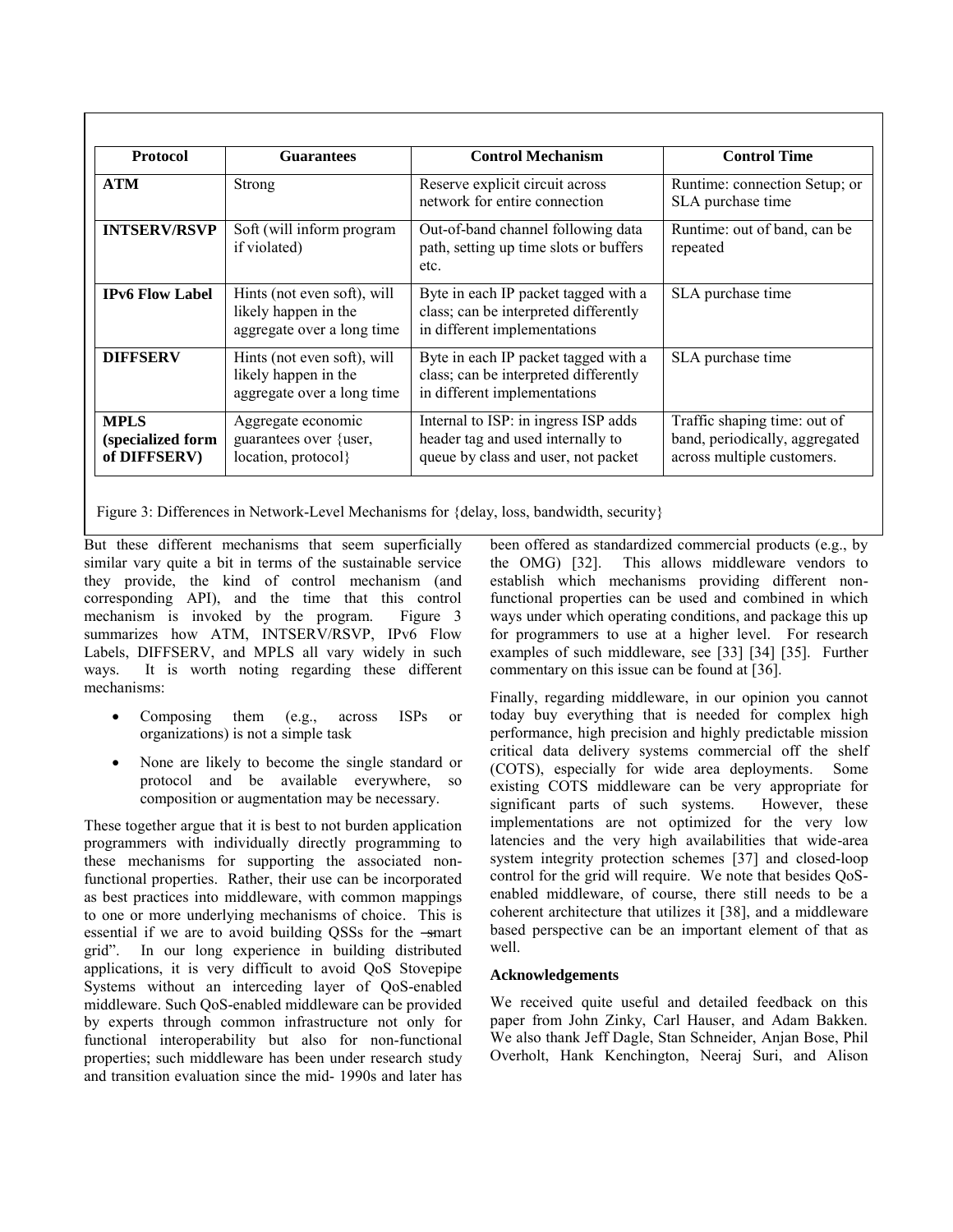Silverstein for their inputs to the research that lead to this paper.

This research has been supported in part by grants CNS 05- 24695 (CT-CS: Trustworthy Cyber Infrastructure for the Power Grid(TCIP)) and its new extension, TCIPG. All above have been funded by NSF, DHS, and DoE, and for that we are grateful.

#### **References**

[1] GridWise Architecture Council, *[Interoperability Path](http://www.gridwiseac.org/pdfs/interoperability_path_whitepaper_v1_0.pdf)  [Foreward Whitepaper](http://www.gridwiseac.org/pdfs/interoperability_path_whitepaper_v1_0.pdf)*, November 2005.

[2] GridWise Architecture Council, Interoperability [Constitution Whitepaper \(v1.1\),](http://www.gridwiseac.org/pdfs/constitution_whitepaper_v1_1.pdf) December 2006.

[3] GridWise Architecture Council, *[GridWise](http://www.gridwiseac.org/pdfs/interopframework_v1_1.pdf)  [Interoperability Context-Setting Framework \(v1.1\)](http://www.gridwiseac.org/pdfs/interopframework_v1_1.pdf)* , March 2008.

[4] C. Hauser, D. Bakken, and A. Bose, *[A Failure to](http://ieeexplore.ieee.org/xpls/abs_all.jsp?isnumber=30485&arnumber=1405870&count=29&index=11)  [Communicate: Next Generation Communication](http://ieeexplore.ieee.org/xpls/abs_all.jsp?isnumber=30485&arnumber=1405870&count=29&index=11)  [Requirements, Technologies, and Architecture for the](http://ieeexplore.ieee.org/xpls/abs_all.jsp?isnumber=30485&arnumber=1405870&count=29&index=11)  [Electric Power Grid](http://ieeexplore.ieee.org/xpls/abs_all.jsp?isnumber=30485&arnumber=1405870&count=29&index=11)*, IEEE Power & Energy Magazine, 3(2), March 2005, 47-55.

[5] K. Tomsovic, D. Bakken, M. Venkatasubramanian, and A. Bose, *[Designing the Next Generation of Real-Time](http://gridstat.net/publications/IEEE-Proceedings-Submitted.pdf)  [Control, Communication and Computations for Large](http://gridstat.net/publications/IEEE-Proceedings-Submitted.pdf)  [Power Systems](http://gridstat.net/publications/IEEE-Proceedings-Submitted.pdf)*. In *Proceedings of the IEEE* (Special Issue on Energy Infrastructure Systems), page 93(5), May 2005.

[6] North American Synchrophasor Initiative, *[Quanta](http://www.naspi.org/resources/dnmtt/naspinet/quanta_sow.pdf)  [Statement of Work](http://www.naspi.org/resources/dnmtt/naspinet/quanta_sow.pdf)*, May 2008.

[7] D. Bakken, *[Middleware](http://eecs.wsu.edu/~bakken/middleware.pdf)*, a survey article prepared for *Encyclopedia of Distributed Computing*, Kluwer Academic Publishers, Partha Dasgupta and Joseph Urban, editors.

[8] S. Schneider, *[Middleware for Mission-Critical Systems](http://www.naspi.org/meetings/workgroup/2009_october/presentations/schneider_rti_middleware_mission_critical_20091007.pdf)*, presentation at NASPI Working Group Meeting, October 7, 2009, Chattanooga, TN.

[9] R. Soley. *[Open Standards for Middleware: and Up the](http://www.naspi.org/meetings/workgroup/2009_october/presentations/soley_schweitzer_open_internal_standards_20091008.pdf)  [Stack Too](http://www.naspi.org/meetings/workgroup/2009_october/presentations/soley_schweitzer_open_internal_standards_20091008.pdf)*, presentation at NASPI Working Group Meeting, October 8, 2009, Chattanooga, TN.

[10] R. Schantz. [Quality of Service,](http://www.dist-systems.bbn.com/papers/1999/QoSArticle/) a survey article prepared for *Encyclopedia of Distributed Computing*, Kluwer Academic Publishers, P. Dasgupta and J. Urban, editors.

[11] Zinky JA, Bakken DE, Schantz R. Architectural [Support for Quality of Service for CORBA Objects.](http://www.dist-systems.bbn.com/papers/1997/TAPOS/) Theory and Practice of Object Systems, April 1997.

[12] Wikipedia, [Stovepipe system.](http://en.wikipedia.org/wiki/Stovepipe_system)

[13] *[Improving Project Management in the Department of](http://books.nap.edu/catalog.php?record_id=9627)  [Energy](http://books.nap.edu/catalog.php?record_id=9627)*, National Academy Press, ISBN 0-309-06626-3, 1999.

[14] IETF RFC C1222 Transport Over IP – 2009.

[15] Geihs, K., ["Middleware challenges ahead,"](http://ieeexplore.ieee.org/xpls/abs_all.jsp?tp=&arnumber=928618&isnumber=20074&tag=1) *Computer*, vol.34, no.6, pp.24-31, Jun 2001.

[16] Richard E. Schantz, Robert H. Thomas, Girome Bono. ―The Architecture of the Cronus Distributed Operating System‖. In *Proceedings of the 6th International Conference on Distributed Computing Systems (ICDCS86),* IEEE Computer Society Press, Cambridge, Massachusetts, USA, May 19-13, 1986, 250-259.

[17] Richard E. Schantz, Joseph Loyall, Craig Rodrigues, Douglas C. Schmidt, Yamuna Krishnamurthy, and Irfan Pyarali. [Flexible and Adaptive QoS Control for Distributed](http://quo.bbn.com/papers/2003/Middleware2003/index.shtml)  [Real-time and Embedded Middleware.](http://quo.bbn.com/papers/2003/Middleware2003/index.shtml) The ACM/IFIP/USENIX International Middleware Conference, June 2003, Rio de Janeiro, Brazil.

[18] Richard E. Schantz and Douglas C. Schmidt. *[Research](http://www.dist-systems.bbn.com/papers/2003/IFIP/index.shtml)  [Advances in Middleware for Distributed Systems: State of](http://www.dist-systems.bbn.com/papers/2003/IFIP/index.shtml)  [the Art](http://www.dist-systems.bbn.com/papers/2003/IFIP/index.shtml)*. IFIP World Computer Congress, August 2002, Montreal, Canada.

[19] Richard Schantz and Doug Schmidt. *[Middleware for](http://www.dist-systems.bbn.com/papers/2001/EvolutionOfMiddleware/)  [Distributed Systems - Evolving the Common Structure for](http://www.dist-systems.bbn.com/papers/2001/EvolutionOfMiddleware/)  [Network-centric Applications](http://www.dist-systems.bbn.com/papers/2001/EvolutionOfMiddleware/)*. Chapter in the Encyclopedia of Software Engineering. John Wiley & Sons. December 2001, pp. 801-813.

[20] Framework and Roadmap for Smart Grid [Interoperability Standards Release 1.0 \(Draft\),](http://www.nist.gov/public_affairs/releases/smartgrid_interoperability.pdf) NIST, September 2009.

[21] D. Bakken, C. Hauser, H. Gjermundrød, and A. Bose. *[Towards More Flexible and Robust Data Delivery for](http://gridstat.net/publications/TR-GS-009.pdf)  [Monitoring and Control of the Electric Power Grid](http://gridstat.net/publications/TR-GS-009.pdf)*, Technical Report EECS-GS-009, Washington State University, May 2007.

[22] *IEEE 1646 Standard Communication Delivery Time Performance Requirements for Electric Power Substation Automation*, IEEE, 2004.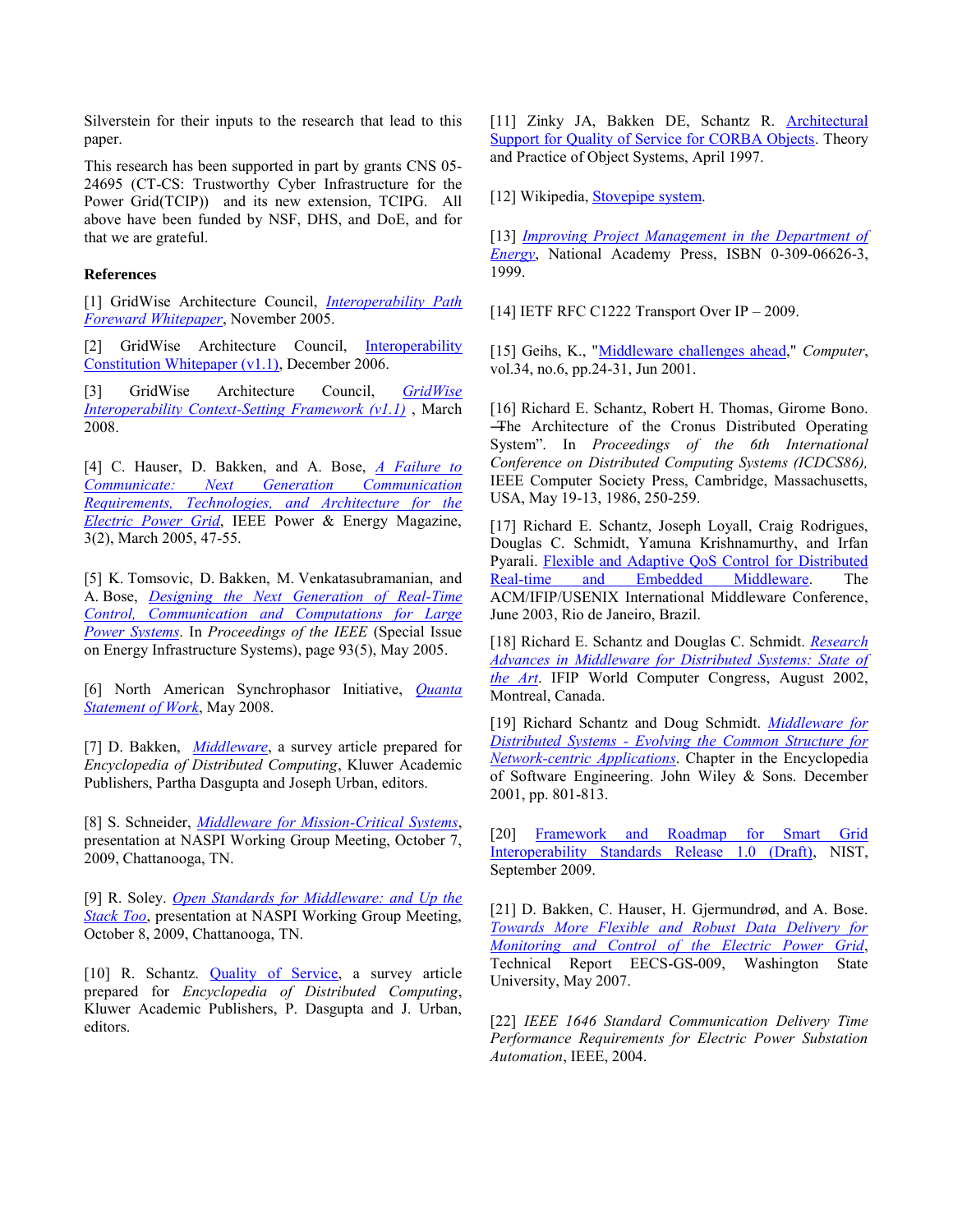[23] David Bakken, *[Quality of Service Design](http://www.naspi.org/meetings/workgroup/2009_february/presentations/wsu_qos_design_bakken_20090204.pdf)  [Considerations for NASPInet](http://www.naspi.org/meetings/workgroup/2009_february/presentations/wsu_qos_design_bakken_20090204.pdf)*, presentation at NASPI Working Group Meeting, February 4, 2009, Scottsdale, AZ.

[24] IntelliGrid Project, —The Integrated Energy and Communication Systems Architecture, Vol. IV: Technical Analysis".2004, Available via [http://www.epri.com/IntelliGrid/.](http://www.epri.com/IntelliGrid/)

[25] US Dept. of Energy, *[Roadmap to Secure Control](http://www.controlsystemsroadmap.net/pdfs/roadmap.pdf)  [Systems in the Energy Sector](http://www.controlsystemsroadmap.net/pdfs/roadmap.pdf)*, January 2006.

[26] K. Hopkinson, G. Roberts, X. Wang, and J. Thorp, *[Quality of Service Considerations in Utility Communication](http://ieeexplore.ieee.org/xpls/abs_all.jsp?arnumber=4796248&isnumber=5109837&type=ref?tag=1)  [Networks](http://ieeexplore.ieee.org/xpls/abs_all.jsp?arnumber=4796248&isnumber=5109837&type=ref?tag=1)*, IEEE Transactions on Power Delivery, 24(3), July 2009.

[27] Dave Bakken, Carl Hauser, and Harald Gjermundrød, [Appropriateness of internet protocols and commercial](http://gridstat.net/publications/TR-GS-014.pdf)  [publish-subsribe middleware for wide-area data delivery in](http://gridstat.net/publications/TR-GS-014.pdf)  [the bulk power system.](http://gridstat.net/publications/TR-GS-014.pdf) *Technical Report EECS-GS-014*, Washington State University, November, 2009.

[28] Schantz RE, Loyall JP, Atighetchi M, Pal PP. [Packaging Quality of Service Control Behaviors for Reuse.](http://www.dist-systems.bbn.com/papers/2002/ISORC/) Proceedings of ISORC 2002, The 5th IEEE International Symposium on Object-Oriented Real-time distributed Computing, April 29 - May 1, 2002, Washington, DC.

[29] Pal PP, Loyall JP, Schantz RE, Zinky JA, Shapiro R, Megquier J. [Using QDL to Specify QoS Aware Distributed](http://www.dist-systems.bbn.com/papers/2000/ISORC/)  [\(QuO\) Application Configuration.](http://www.dist-systems.bbn.com/papers/2000/ISORC/) Proceedings of ISORC 2000, In *Proceedings of the 3rd IEEE International Symposium on Object-Oriented Real-time distributed Computing*, March 15 - 17, 2000, Newport Beach, CA.

[30] David Bakken. *[Quality of Service Design](http://www.naspi.org/meetings/workgroup/2009_february/presentations/wsu_qos_design_bakken_20090204.pdf)  [Considerations for NASPInet](http://www.naspi.org/meetings/workgroup/2009_february/presentations/wsu_qos_design_bakken_20090204.pdf)*. Presentation to the North American Synchrophasor Initiative (NASPI) Work Group meeting, Scottsdale, AZ February 4, 2009.

[31] Sun Microsystems, [IPv6 Quality of Service](http://docs.sun.com/app/docs/doc/817-0573/6mgc65bb9?a=view)  [Capabilities,](http://docs.sun.com/app/docs/doc/817-0573/6mgc65bb9?a=view) 2009.

[32] Krishnamurthy Y, Kachroo V, Karr DA, Rodrigues C, Loyall JP, Schantz RE, Schmidt DC. [Integration of QoS-](http://www.dist-systems.bbn.com/papers/2001/pldiom/)[Enabled Distributed Object Computing Middleware for](http://www.dist-systems.bbn.com/papers/2001/pldiom/)  [Developing Next-Generation Distributed Applications.](http://www.dist-systems.bbn.com/papers/2001/pldiom/) In *Proceedings of the ACM SIGPLAN Workshop on Optimization of Middleware and Distributed Systems (OM 2001)*, June 18, 2001, Snowbird, Utah.

[33] Christopher Gill, Jeanna Gossett, David Corman, Joseph Loyall, Richard Schantz, Michael Atighetchi, and Douglas Schmidt. [Integrated Adaptive QoS Management in](http://quo.bbn.com/papers/2004/RTAS/index.shtml)  [Middleware: A Case Study.](http://quo.bbn.com/papers/2004/RTAS/index.shtml)  $10^{th}$  IEEE Real-Time and Embedded Technology and Applications Symposium (RTAS 2004), Toronto, Canada, May 25-28, 2004.

[34] Loyall JP, Bakken DE, Schantz RE, Zinky JA, Karr DA, Vanegas R, Anderson KR. [QoS Aspect Languages and](http://www.dist-systems.bbn.com/papers/1998/LCR/)  [Their Runtime Integration.](http://www.dist-systems.bbn.com/papers/1998/LCR/) *Lecture Notes in Computer Science*, Vol. 1511, Springer-Verlag. Proceedings of the Fourth Workshop on Languages, Compilers, and Run-time Systems for Scalable Computers (LCR98), 28-30 May 1998, Pittsburgh, Pennsylvania.

[35] Richard Schantz, *[Evolution of Middleware Services](http://www.naspi.org/meetings/workgroup/2009_february/presentations/bbn_evolution_middleware_services_schantz_20090205.pdf)  [toward Realtime and Embedded \(Cyber-Physical\)](http://www.naspi.org/meetings/workgroup/2009_february/presentations/bbn_evolution_middleware_services_schantz_20090205.pdf)  [Environments: The BBN Experience](http://www.naspi.org/meetings/workgroup/2009_february/presentations/bbn_evolution_middleware_services_schantz_20090205.pdf)*, presentation at NASPI Working Group Meeting, February 5, 2009, Scottsdale, AZ.

[36] L. Beard, D. Bakken, F. Galvan, and P. Overholt, *[Data](http://www.sessionview.com/data/2008/11/26/pdf/Lisa-Beard-3714.pdf)  [Delivery & Interoperability for Smart Grids](http://www.sessionview.com/data/2008/11/26/pdf/Lisa-Beard-3714.pdf)*, presentation at Grid-Interop 2008, November 11-13, 2008, Atlanta, GA.

[37] Horowitz, S. Novosel, D. Madani, V. Adamiak, M. System-Wide Protection", *IEEE Power & Energy Magazine*, 6(5), September 2008, 34-42.

[38] R. Tucker, *[End to End communications for Smart Grid](http://www.naedra.org/doc/public/09_04_16EndToEndCommunicationsForSmartGrid&Drawings.pdf)*, Technical Report, North American End Device Registration Authority (NAEDRA), April 16, 2009.

#### **Biography**

**Dr. David E. Bakken** is an Associate Professor of Computer Science at Washington State University. His expertise includes designing, implementing, and deploying middleware frameworks supporting multiple QoS/security properties for wide-area networks. He has been working closely with WSU power researchers for 10 years on rethinking the grid's limited communications and developing the GridStat middleware framework. GridStat has had a large impact on the shape of the emerging NASPInet framework, which is the leading effort to develop better wide-area data delivery for the bulk power system. Prior to joining WSU, he was a scientist at BBN Technologies where he was an original co-inventor of the Quality Objects (QuO) framework. He has consulted for Amazon.com, Network Associates Labs (formerly Trusted Information Systems), and others; and he has also worked as a software developer for Boeing.

**Dr. Richard E. Schantz** is a principal scientist at BBN Technologies in Cambridge, Mass., where he has been a key contributor to advanced distributed computing technology and transition to common practice for the past 35 years. His research has been instrumental in defining and evolving the concepts underlying middleware since its emergence in